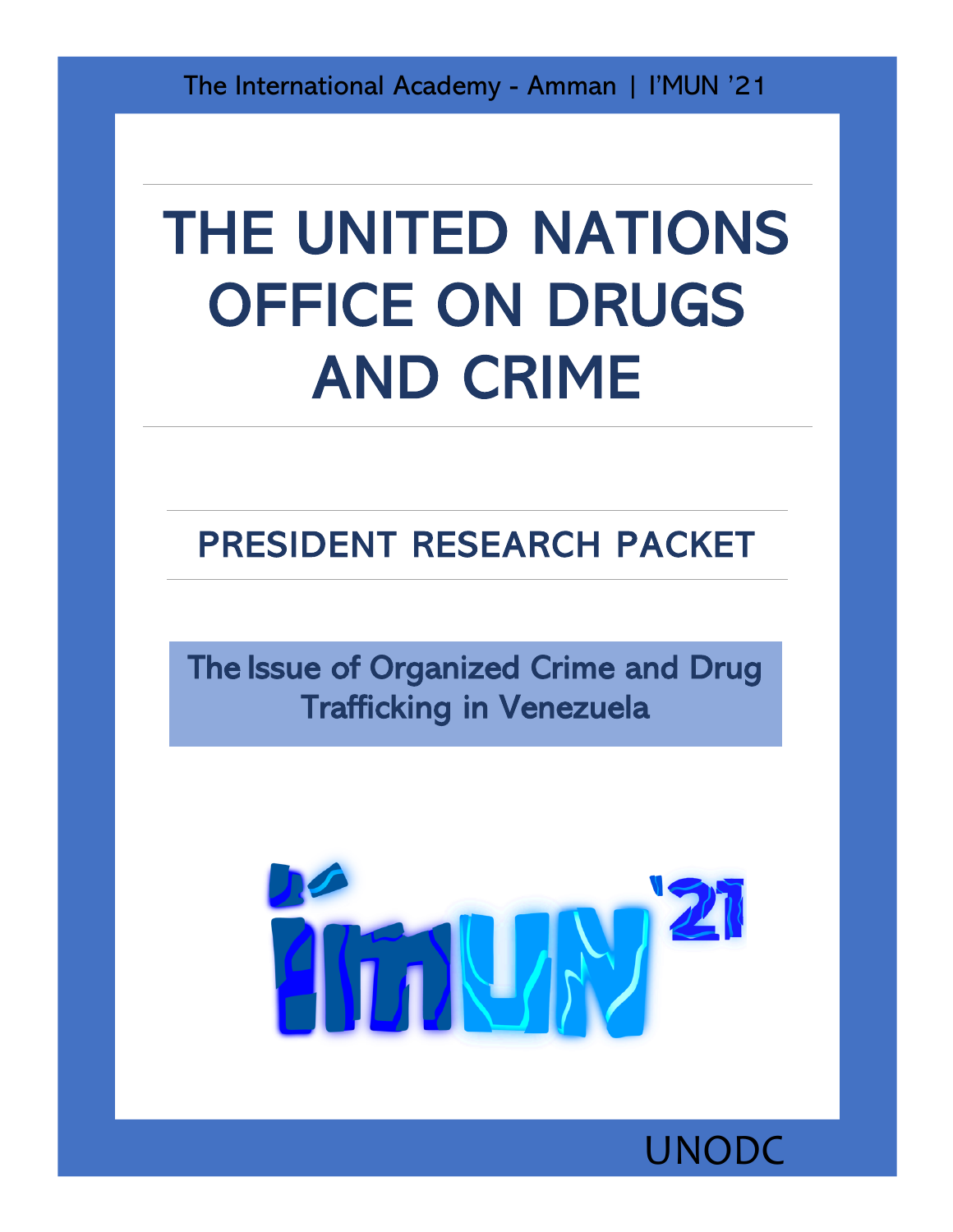#### Introduction

The Bolivarian Republic of Venezuela is in the northern part of Latin America. Venezuela is a mineral-rich state where it possesses a large amount of oil within its territory, with the 5th largest population in Latin America Venezuela is a resource-rich country. This made Venezuela establish trade alliances with states such as Argentina, China, and Mexico.

Venezuela is suffering from a political and economic crisis where sanctions by the United States have hindered the social development of Venezuela where the state now witnesses a high rate of social disobedience. This includes the formation of cartels which contribute to drug trafficking and organized crime, most South American states suffer from this drug trade where it has expanded itself beyond the content into the United States.

While this issue has triggered another crisis at the Colombian border, migrants from Venezuela are escaping the violence and crossing over migrating to bordering states such as Colombia. Violence has many sides to it including cartels, government forces, antigovernment movement forces, and individuals who have all taken part in violent acts including kidnapping, street skirmishes, and finally drug trafficking.

### Background Information

The United States of America has sanctioned Venezuela under the trump administration in 2019 which has hindered the process of Economic development in Venezuela where it saw a drop in Gross domestic product throughout the years and reached an all-time low in 2016.

Colombia houses the largest number of Venezuelan refugees within its borders with an estimated two and a half million refugees within Colombia. Colombia does not have the capabilities to house all these refugees according to Gilberto Zuleta Ibarra, UNODC's National Project Coordinator in Colombia.

In neighboring Brazil, the desperation many migrants face is putting them at risk of exploitation. "In most cases of trafficking, we don't see the use of deception as an enticement strategy but the abuse of vulnerability," says Graziella do Ó Rocha from the Brazilian Association for the Defense of Women, Children, and Youth (ASBRAD).

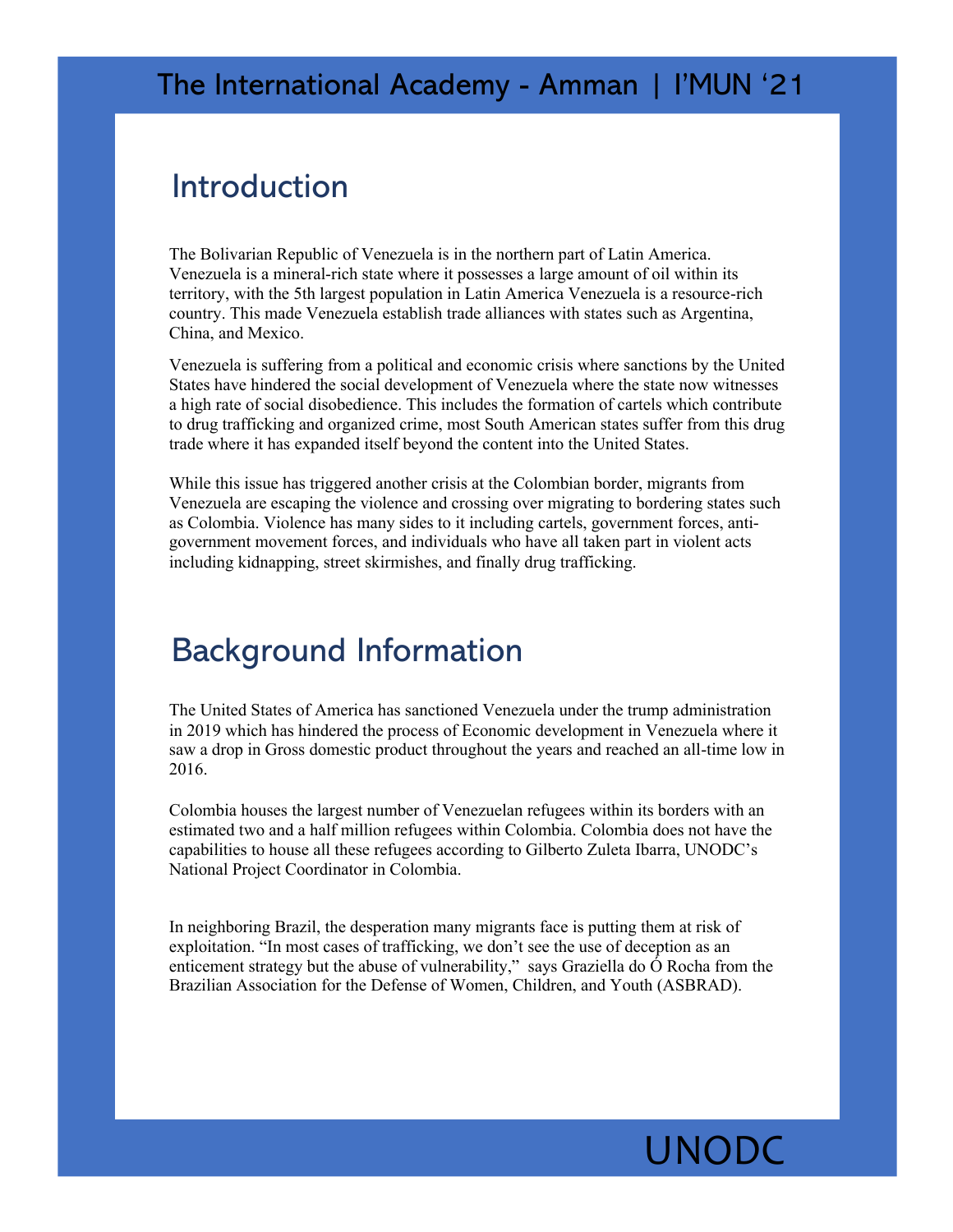#### The International Academy - Amman | I'MUN '21

#### **What did the UN do to solve the issue?**

Ever since 2014 - 10 June 2020, over 5 million Venezuelan citizens were forced out of their country in order to escape political, economic, and social crises. Men, women, and children arrive in countries throughout the region in desperate need of aid. In response, UNODC as well as the Office to Monitor and Combat Trafficking in Persons in the U.S. Department of State began a three-year initiative. Their goal is to strengthen criminal proceedings and help cases of trafficking with Venezuelan migrants.

The project, with the name of 'TRACK4TIP', is being executed in around eight countries in South America and the Caribbean, being: the Dominican Republic, Trinidad and Tobago, Colombia, Curaçao, Brazil, Peru, Ecuador, and Aruba.

"The overall objective is to support the relevant authorities in these countries to identify victims and respond to human trafficking cases. We are working with police officers, prosecutors, and judges," Carlos Perez, Program Officer for Latin America at the UN's Office on Drugs and Crime (UNODC).

The UNODC criminal justice will supervise and guide the victims of trafficking through legal processes. Moreover, they will expedite cooperation among police officers and prosecutors to further support them and build strong cases that cohere with international standards. A further aim of the project is to ameliorate the coordination between authorities who deal with trafficking cases in destination countries for Venezuelan migrants.

"The alliance with UNODC, through TRACK4TIP, is fundamental to achieving our objectives and will allow us to make advances in the pursuit of criminals and the protection of victims," says Alejandra Mangano, from REDTRAM.

#### Guiding Questions

- Why is the US placing sanctions on Venezuela?
- Does corruption play a role in facilitating violence?
- Is Venezuela capable of solving this problem on its own?
- Does the economical situation facilitate this?
- Why is Venezuela lacking in social and economical development?
- Which countries are affected by this issue?
- Is the issue escalating?